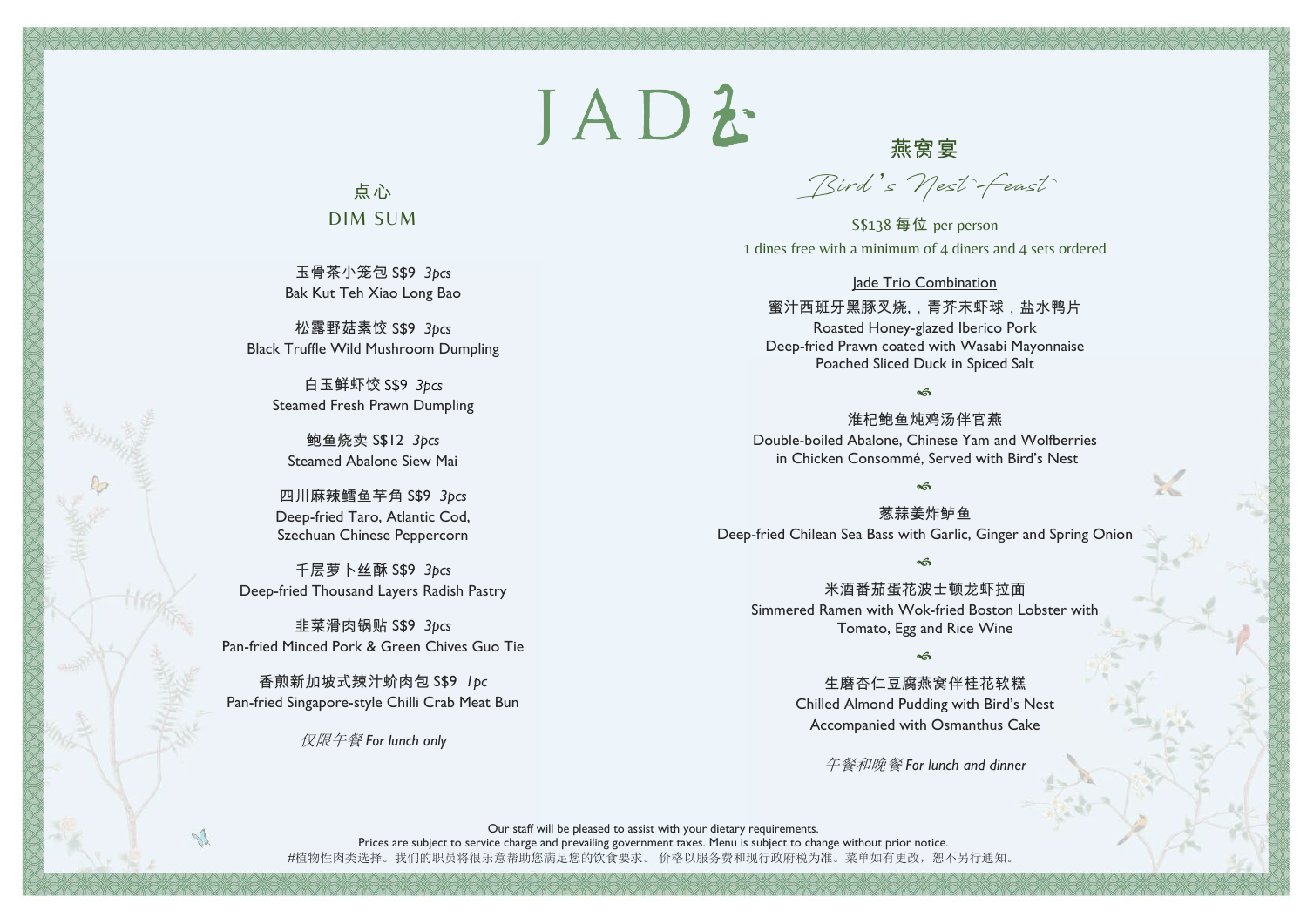### 喜悦

BLESSINGS S\$88 每位 per person

#### 玉楼三拼

Jade Trio Platter 蜜汁西班牙黑豚叉烧, 青芥末虾球,

#### 黄金蚧盒三文鱼子

Roasted Honey-glazed Iberico Pork Deep-fried Prawn, Wasabi Mayonnaise Golden Crab Meat Cake, Salmon Ikura

#### جہ

星洲情怀-酸辣甘汤 Singapore Heritage-style Spicy & Sour Slow-cooked Soup, Sliced Red Grouper

 $\sim$ 

东坡藏白玉 Braised Pork Belly Dong Po Rou, Winter Melon

 $\rightsquigarrow$ 

玉楼 X.O.酱煎澳大利亚带子潮洲乌榄炒饭 Pan-seared Australia Scallop, Jade's X.O. Sauce, Teochew Black Olive Fried Rice

#### $\sim$

龙皇杏仁茶天山雪莲 Hot Almond Cream, Snow Lotus Seed

乐聚 JOYOUS S\$118 每位 per person

蓝宝三拼 Sapphire Trio Platter 蜜汁西班牙黑豚叉烧, 龙带玉梨香,

陈醋干烧虾球 Roasted Honey-glazed Iberico Pork Pan-fried Stuffed Australian Scallop, Shrimp Paste, Pear Fried Prawn, Vintage Vinegar

 $\sim$ 

虫草花南非鲍鱼花胶炖土鸡汤 Double-boiled Chicken Consommé, Cordyceps Flower, South African Abalone, Premium Fish Maw

 $\sim$ 

味噌焗红斑 Oven-baked Premium Miso-marinated Red Grouper, Crispy Rice

 $\sim$ 

古早味波士顿龙虾焖生麺,玉楼X.O.酱 Simmered Egg Noodles, Boston Lobster, Jade's X.O. Sauce

 $\sim$ 

菠萝椰雪花,香槟冻 Shaved Ice Piña Colada, Champagne Jelly

Our staff will be pleased to assist with your dietary requirements. Prices are subject to service charge and prevailing government taxes. Menu is subject to change without prior notice. #植物性肉类选择。我们的职员将很乐意帮助您满足您的饮食要求。 价格以服务费和现行政府税为准。菜单如有更改,恕不另行通知。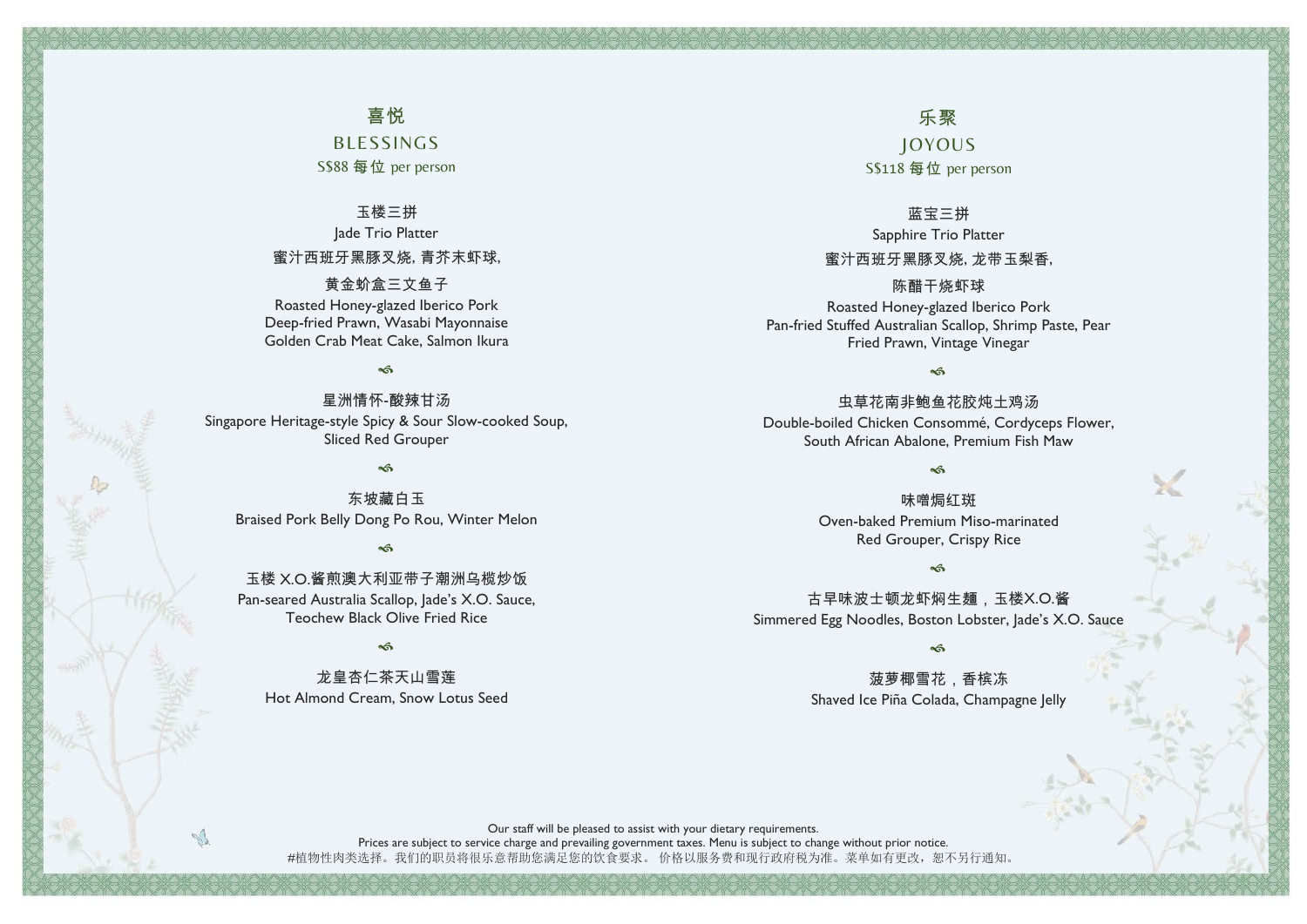## 前菜 APPETISER

凉拌露酒鲜鲍,南瓜汁蟹盒 Chilled Fresh Rose Wine-marinated Abalone Deep-fried Crab Cake, Pumpkin Jus 每位 S\$38 per person

炸酿蚧盖配蟹钳芒果莎莎 Deep-fried Crab Shell, Mushroom, Onion, Crab Claw, Mango Salsa 每位S\$36 per person

北京烤鸭焦糖橙皮 Roasted Peking Duck, Orange Peel 二度 :金杯润肠鸭菘 2<sup>nd</sup> Course: Sautéed Minced Duck Meat, Hong Kong Duck Liver Sausage, Golden Crispy Cup

一只 S\$128 whole 半只 S\$88 half

**密汁西班牙黑豚叉烧** Roasted Honey-glazed Iberico Pork 每份 S\$38 per portion

青芥末虾球香芒莎莎 Deep-fried Prawn, Wasabi Mayonnaise, Mango Salsa

每位 S\$16 per 2pcs 每份S\$38 per 6pcs

玉楼三拼 Jade Trio Platter

蜜汁西班牙黑豚叉烧,青芥末虾球,黄金蚧盒三文鱼子

Roasted Honey-glazed Iberico Pork; Deep-fried Prawn, Wasabi Mayonnaise; Golden Crabmeat Cake, Salmon Ikura

每位 S\$20 per person

康素三拼 Vegetarian Trio Combination

渔香焖茄子,糖醋葫芦素肉,青芥末香菇

Stewed Eggplant, Spiced Sauce; Sweet & Sour Plant-based Meat; Crispy Mushroom, Wasabi Mayonnaise

每位 S\$18 per person

 $\sqrt{2}$ 

### 汤 / 鲞 SOUP

天天老火靓汤 Daily House-made Soup with Nostalgic Flavours 每位 S\$16 per person

虫草花南非鲍鱼花胶炖土鸡汤 Double-boiled Chicken Consommé, Cordyceps Flower, South African Abalone, Premium Fish Maw 每位 S\$38 per person

后冠西施燕窝羹 Braised Bird's Nest, Crab Meat, Crab Roe, Truffle Oil, Superior Broth 每位 S\$42 per person

迷你佛跳墙 Mini Buddha Jumps Over the Wall 每位 S\$98 per person

星洲情怀-酸辣甘汤 Singapore Heritage-style Spicy & Sour Slow-cooked Soup, Sliced Red Grouper 每位 S\$20 per person

羊肚菌珊瑚素汤 (V) Double-boiled Morels Mushroom, Coral Bean Curd Vegetable Soup

每位 S\$18 per person

# 海味/贝壳类/鱼 DRIED SEAFOOD / SHELLFISH / FISH

红烧澳洲十二头许榕干鲍 Stewed 12-head Australian Dried Abalone 每位 S\$288 per person *(Pre-order 1 week in advance* 一个星期预定)

红烧四头南非鲍鱼香菇 Stewed South African Four-head Abalone 每位 S\$78 per person

加海参 Add Sea Cucumber 每位 S\$88 per person 加花胶 Add Fish Maw 每位 S\$98 per person

鱼米之香味噌焗红斑脆米 Oven-baked Premium Miso-marinated Red Grouper, Crispy Rice 每位 S\$32 per person

高粱米酒姜茸蒸笋壳,滑蛋白 Steamed Soon Hock Fillet, Minced Ginger, Premium Rice Wine, Silken Egg White

每位 S\$28 per person

鸡油花雕蒸波士顿龙虾 Steamed Boston Lobster, Hua Diao Wine 每位 S\$46 per person

玉楼X.O.酱煎澳大利亚带子鲜芦笋 Pan-fried Australia Scallop, Asparagus, Jade's X.O. Sauce 每位 S\$36 per person

星洲情怀笋壳鱼 每条 1kg S\$220 Singapore Heritage-style Stewed Soon Hock *(Pre-order 1 day in advance* 一天预定*)*

陈皮老酒蒸忘不了 每100g S\$120 Steamed Empurau, Dried Orange Peel, Premium Rice Wine *(Pre-order 3 days in advance* 三天预定*)*

Our staff will be pleased to assist with your dietary requirements.

Prices are subject to service charge and prevailing government taxes. Menu is subject to change without prior notice. #植物性肉类选择。我们的职员将很乐意帮助您满足您的饮食要求。 价格以服务费和现行政府税为准。菜单如有更改,恕不另行通知。